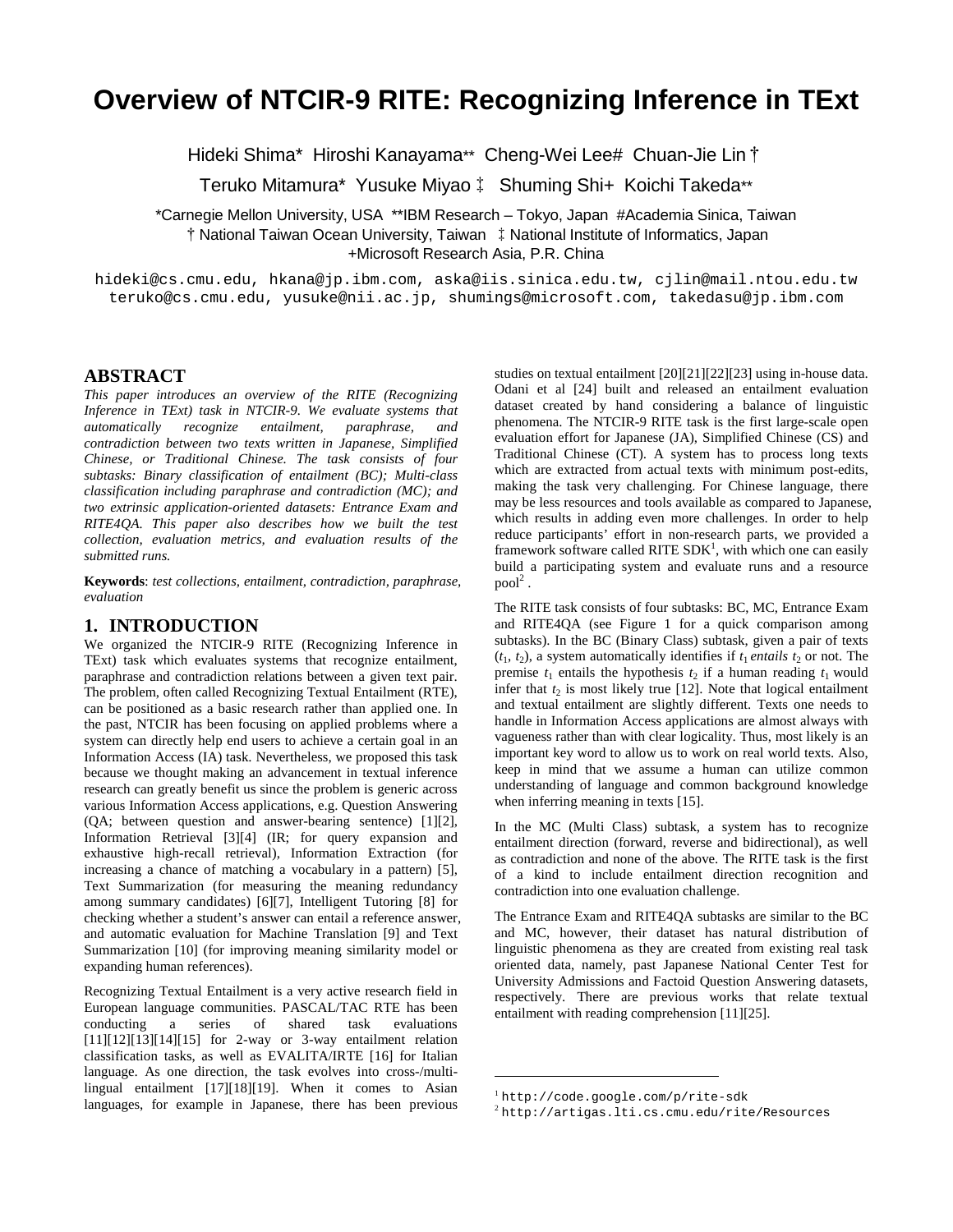#### Figure 1. Overview of NTCIR-9 RITE.



Table 1. Pairs in the BC dataset.

|                       |     | Ν   | Total |  |
|-----------------------|-----|-----|-------|--|
| JA (dev)              | 250 | 250 | 500   |  |
| JA (test)             | 250 | 250 | 500   |  |
| CS (dev)              | 265 | 142 | 407   |  |
| CS (test)             | 263 | 144 | 407   |  |
| $\overline{CT}$ (dev) | 266 | 155 | 421   |  |
| CT (test)             | 450 | 450 | 900   |  |

Table 3. Pairs in the Entrance Exam dataset.

|           | v    | N   | Total |
|-----------|------|-----|-------|
| JA (dev)  | 204  |     |       |
| JA (test) | 181. | 261 |       |

Unlike these works, Entrance Exam subtask covers wide range subjects including Domestic and World History, Politics, Economy, and Modern Society. The RITE4QA subtask is inspired by a series of Answer Validation tasks at CLEF [26][27][28]. Ours is unique in a sense that we evaluate using actual QA evaluation metrics to make the outcome comparable to QA systems.

As a first attempt in NTCIR, the goal of RITE is to establish the baseline for this new evaluation challenge. We also aim to contribute in continuing growth of the related problem domain. To this end, we will present some efforts including resource pool, ablation study, and a discussion on what left to be done to make advancement in the community.

# **2. TASK OVERVIEW**

We constructed datasets consisting of hundreds of labeled pairs for each subtask, which numbers are summarized in the Table 1 through Table 4 above. In the rest of this section, we will describe how we built these datasets.

Table 2. Pairs in the MC dataset.

|               |     | R   | В   |     |     | Total |
|---------------|-----|-----|-----|-----|-----|-------|
| JA (dev)      | 110 | 110 | 75  | 80  | 65  | 440   |
| JA (test)     | 110 | 110 | 75  | 80  | 65  | 440   |
| CS (dev)      | 92  | 85  | 88  | 72  | 70  | 407   |
| CS (test)     | 101 | 91  | 71  | 74  | 70  | 407   |
| CT (dev)      | 87  | 97  | 82  | 74  | 81  | 421   |
| (test)<br>CT. | 180 | 180 | 180 | 180 | 180 | 900   |

Table 4. Pairs in the RITE4QA dataset.

|           |     |     | Total |
|-----------|-----|-----|-------|
| JA (test) | 106 | 858 | 964   |
| CS (test) | 130 | 552 | 682   |
| (test)    |     | 552 | 682   |

## **2.1 BC Subtask**

As described in the previous section, the binary-class (BC) subtask is about analyzing text pairs and assigning binary labels on the pairs. For instance, Figure 1 shows an example where a system needs to infer that someone winning a Nobel Prize in Literature means that the same person is a writer.

The RITE datasets were created in the following way. First, the RITE organizers proposed a small set of *sample* dataset on an online collaborative spreadsheet, and presented them to participants. Then, participants either posted some feedbacks to organizers, or even put additional samples with comments, if any. The sample data created through this hands-on exercise was a very useful material to be discussed among the RITE community. The BC dataset for system development and formal run (hereafter called *dev* and *test* respectively) have been created using this sample as a reference.

For building the Japanese dev and test datasets, about ten college students (belonging to different undergrad/graduate program with different majors) were hired as annotators. They initially studied general trends from the sample data, and then collected pairs from a newswire corpus (Mainichi newspaper 2002-2005 with 410k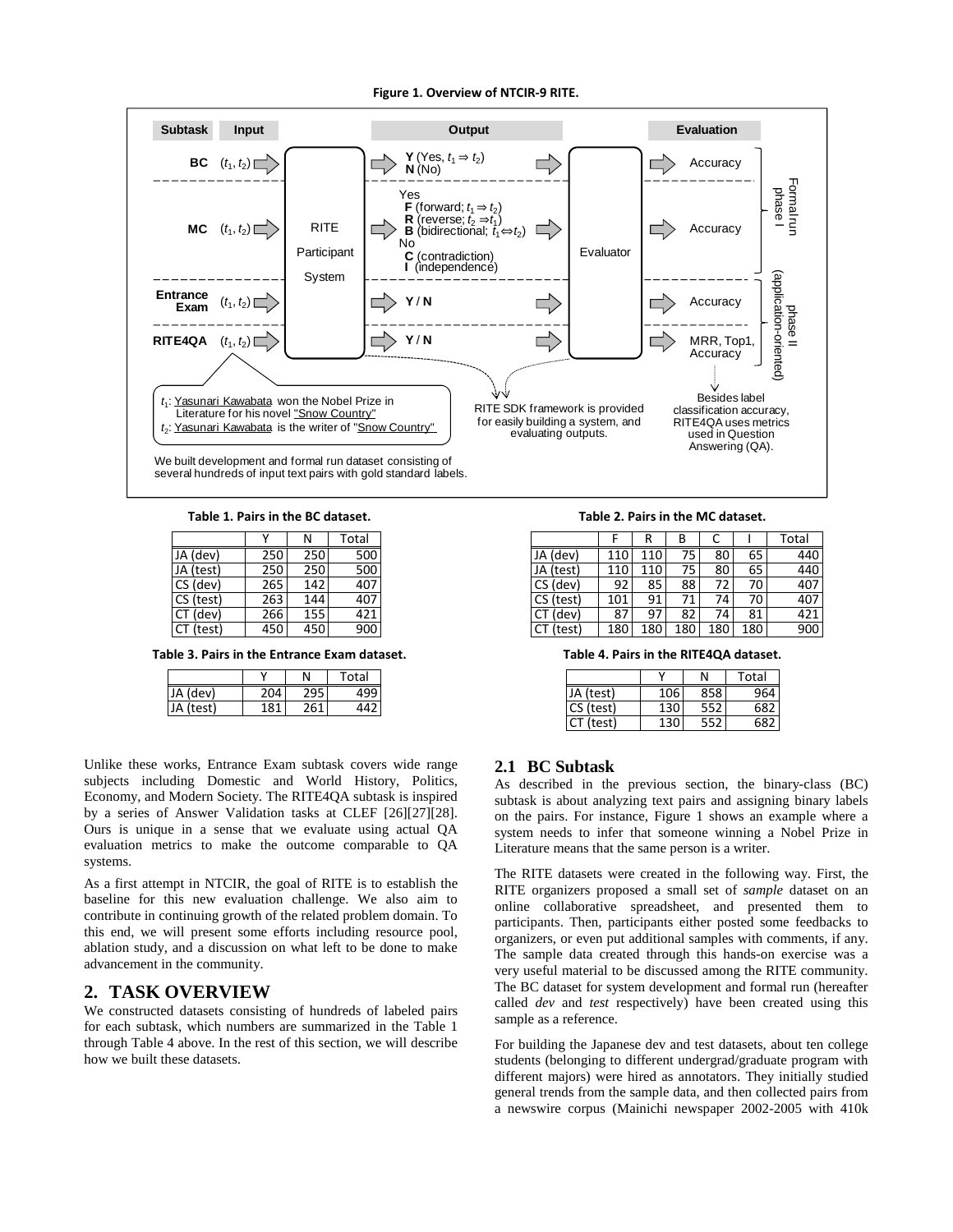articles) and assigned labels following a minimum guideline<sup>3</sup>. The guideline contains a brief introduction of the task, steps to use the online spreadsheet and corpus search tool<sup>4</sup>, and some tips and common mistakes. In order to cover a wide range of topics in the dataset, we recommended the students to visit the random page redirection URL in Wikipedia<sup>5</sup>, and to try using terms in the randomly chosen page as query terms to retrieve documents in the corpus. The students collected a sentence or a series of sentences, and asked to do post-edits only when needed (e.g. solving coreference with another sentence, fixing particles, removing information from  $t_2$  that are not inferable from  $t_1$  when creating a positive example, etc). They were also told to select sentences so that simple surface term overlap does not result in Y or N label easily. Four students were then independently asked to annotate additional labels just by looking at the text pair. We discarded pairs where less than three agreed on the same label. As a result, we obtained 1000 pairs where the inter-annotator agreement measured in Fleiss' Kappa among the four was 0.829. Finally, we randomly split the dataset into dev and test, taking care of the balanced label distribution.

Due to limited resources and time constraints, the Traditional Chinese dev data was mostly created from the NTCIR-7 CCLQA [29] dataset based on the gold standard answer nuggets of complex questions. The idea is to create entailment pairs that may be useful for answering complex questions. There were 1137 answer nuggets from 100 NTCIR-7 CCLQA complex questions. For each answer nugget, we asked the annotator to search for similar sentences by sending queries to a web search engine with proper keywords based on the content of the answer nugget. These similar sentences were collected, tidied (if there were improper words, sentence structures, or other noise) and then paired with their source answer nuggets and categorized into the five different entailment labels (We shared the pairs with the MC subtask. The details about this subtask are available in the next subsection). The meaning of some collected sentences as well as the answer nuggets may be modified to create extra pairs if the annotator thought it has interesting entailment issues that are worth exploring. Three annotators were involved in the creation of Traditional Chinese development set. Each pair was created by one of the annotators and reviewed by all of them. In the end, 421 out of 485 created pairs were agreed by the three annotators and became the development set for both CT-BC and CT-MC subtasks.

The Traditional Chinese test dataset was created from two different sources. The first source was the answer nuggets from NTCIR-8 CCLQA [30]. The way we used to create pairs from this source was the same as the way we used to create the development set from the NTCIR-7 data. 677 pairs were created by this way.

The second source was relevant documents retrieved in the past NTCIR CLIR tasks. Passages were two consecutive clauses separated by punctuation marks suggesting an end of a sentence or a clause. Top similar passage pairs (each passage selected from different documents) were collected, and then they were filtered or revised by an annotator to make it more relevant and inferential. Each pair was labeled in MC classes by three annotators. Only the pairs agreed by all the annotators could be selected in the test set. Among the top 2200 similar passage pairs, only 785 pairs

 $\overline{a}$ 

remained and were revised, owing to the replication of the articles in the document collection. After the voting stage, 483 of them were agreed by all the annotators.

In order to make a label-balanced CT-MC test set, 180 pairs were randomly selected from each set of pairs labeled as 'F', 'B' and 'I'. The two classes, R and C, with insufficient number of pairs were expanded by the following method: some unselected F-pairs (pairs labeled as 'F') were randomly selected and swapped into Rpairs; more unselected F- and B-pairs labeled were selected and revised into contradictions. The steps were repeated until both classes contained 180 pairs, respectively. In the end, we have 900 MC pairs in the test set with 180 pairs in each class. The pairs in the first part (ID=422~1092) came from the CCLQA data and those in the second part (ID=1093~1321) came from the CLIR data.

The CT-BC test set was converted from the CT-MC test set. Pair IDs were re-assigned since the ID of MC-subtask starts from 422 and the ID of BC-subtask from 1. Many pairs were swapped so that  $t_1$  is longer than  $t_2$ . Note that in such a case, those swapped Fpairs became R-pairs and the swapped R-pairs became F-pairs. Moreover, some of the un-swapped R-pairs were randomly swapped into F-pairs in order to make the test set binary-labelbalanced, despite the length requirement. All 'F' and 'B' labels were then converted into 'Y', while 'R', 'C', and 'I' were converted into 'N' pairs. In the end, we have 900 BC pairs in the test set with 450 pairs in each class. Similarly, the first group (ID=1~671) was created from the CCLQA data and the second group (ID=672~900) was created from the CLIR data.

The Simplified Chinese dev data contains 407 pairs, which includes samples by the organizers  $(ID=1~5)$ , samples by the participants (ID=6~8), data by annotators (ID=9~50), and those transliterated from CT (ID=51~407 where 3 removed for label disagreements). Most sentence pairs in the Simplified Chinese test were created by manually transliterating the CT test data. Others were created by the annotators. For both the dev data and the test data, pairs were selected so that all the annotators agreed on the same label. That is, pairs without agreement were discarded.

Evaluation is done based on the label classification accuracy, or the ratio of correctly returned labels. Using the Iverson bracket notation, the accuracy can be formalized as follows:

$$
Accuracy = \frac{1}{\# pairs} \sum [\text{output label is correct}].
$$

This metric is reported for all the subtasks.

## **2.2 MC Subtask**

The multi-class classification (MC) subtask is different from the other three in a sense that a system needs to classify a pair into one of five categories considering entailment direction, paraphrase and contradiction. The output labels in the MC subtasks are the following:

- F: forward entailment  $(t_1$  entails  $t_2$  AND  $t_2$  does not entail  $t_1$ ).
- R: reverse entailment ( $t_2$  entails  $t_1$  AND  $t_1$  does not entail  $t_2$ ).
- B: bidirectional entailment  $(t_1$  entails  $t_2$  AND  $t_2$  entails  $t_1$ ).
- C: contradiction  $(t_1$  and  $t_2$  contradict, or cannot be true at the same time).
- I: independence (otherwise)

<sup>3</sup> http://artigas.lti.cs.cmu.edu/rite/Annotator\_manual

<sup>4</sup> http://code.google.com/p/sepia/

<sup>5</sup> http://ja.wikipedia.org/wiki/Special:Randompage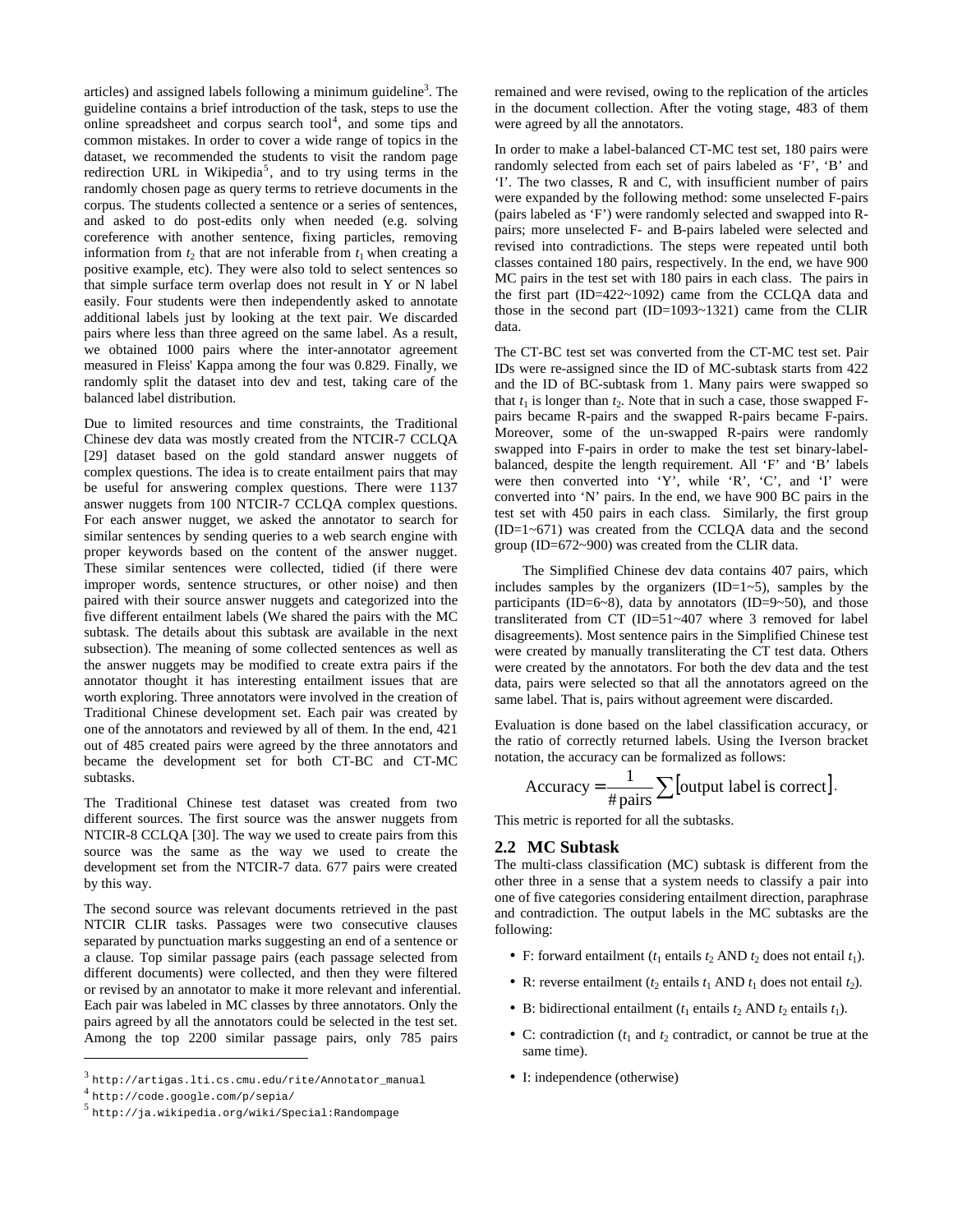One of motivations being that, for example in Text Summarization, knowing textual entailment direction helps to choose one from multiple summary candidate sentences. Contradiction detection is also meaningful since it's a "fundamental task in text understanding" [31] which is applicable to practical research fields such as conflicting position detection in political candidate debates [32], conflicting opinion analysis in user reviews [33], Question Answering and by Multi-Document Summarization [34]. The RITE MC subtask is novel in terms of addressing various classes, which are not traditionally evaluated in one problem.

One specific point we paid attention to when building the MC dataset is to shorten the length of sentences so that the length does not become the strong indicator of entailment direction. In the BC dataset, it is often the case that  $t_1$  is long, and  $t_2$  is much shorter.

The inter-annotator agreement for the Japanese MC dataset among the four annotators was 0.759 in Fleiss' Kappa.

## **2.3 Entrance Exam Subtask**

The Entrance Exam subtask runs in the same setting as the BC subtask; a participating system is asked to determine Yes or No for each text pair. All the pairs in the datasets provided in this subtask are created based on actual entrance exams for university admission in Japan, which is called the National Center Test for University Admission (Center Test; Daigaku Nyushi Center Shiken). All Japanese national universities and many private ones adopt Center Test for their admission or as their first-stage examination, and all students who are going to enter those universities/colleges must pass this test. Center Test provides multi-choice questions such as the following:

Choose the most appropriate statement about the Ottoman Empire from 1 to 4.

1. The peak of this country was during the reign of Suleyman.

2. The official religion of this country was Shiah Muslim.

: : :

Examinees are required to answer such questions using their knowledge.

To create text pairs for the Entrance Exam subtask from Center Test, we assume that correct answers are supported by evidential texts in a knowledge source such as textbooks and Wikipedia. Therefore, we can create "Yes" pairs from correct statements while "No" pairs from wrong statements, by extracting  $t_2$  from Center Test choices and  $t_1$  from supporting texts in a knowledge source. For example, we could find the following texts from Wikipedia.

... Suleyman set 13 times of military expedition with great success, and led the Ottoman Empire to its peak. ...

... While Sunna constituted the majority in the south part of the Ottoman Empire, many Shiah Muslims lived in the south Iraq. ...

From these texts we can judge the statement 1 is true, while the statement 2 is false. We can create a "Yes" pair from the first sentence and the statement 1, and a "No" pair from the second sentence and the statement 2.

Following this observation, we created text pairs and their Yes/No labels from statement-style choices of Center Test. Annotators are asked to find relevant texts from Wikipedia for each statement. For correct statements, annotators found a text that supports the statement. For wrong statements, annotators found a contradictory text, or, if such a text is not found, an irrelevant text that includes some keywords in the statement. Since raw texts extracted from Wikipedia involve Wikipedia-specific writings and might lack contextual information (e.g. coreferences), annotators post-edited extracted texts so that they form natural sentences that can be read without the contexts. In some cases multiple sentences are necessary to support one statement. In this case, we also edit them to form a single sentence.

It should be noted that the process of data creation is different from the BC/MC subtasks where text pairs are first created and labels are assigned afterwards. In the Entrance Exam subtask,  $t_2$ and labels are determined by the Center Test questions, while annotators are asked to find  $t_1$  from Wikipedia.

#### **2.4 RITE4QA Subtask**

The RITE4QA subtask is also same as the BC subtask in terms of input and output. We assume a real application scenario where a RITE system works as if it's an embedded answer validation module plugged-in to a QA system. Suppose there is a QA system which has answer extraction capability (without ranking or filtering final answer candidates), and it expects a certain module to score and rank final answers to be returned. This way, the impact of RITE to an end-to-end application can be measured.

Figure 2 illustrates how pairs are created for the RITE4QA evaluation. As the source data, we use the dataset from the past NTCIR-6 CLQA task (in the JA & CT monolingual QA track) [35], as well as answers (system responses) from one of the best QA runs. There are 200 JA questions and 150 CT questions available<sup>6</sup>. For each question, a system returned up to 5 answers each with a source document ID. Since we would like to simulate a realistic scenario where a RITE system is used in QA framework, we tried to automate the process of creating the dataset except for improving template generation algorithm with a slight feedback. The almost fully-automatic mechanism is described as follows.

- $\bullet$   $t_1$  is an answer-bearing sentence, or a sentence that contains an answer. If there are multiple answer-bearingsentences in a document, we automatically selected the sentence with the highest lexical overlap with the question.
- $\bullet$   $t_2$  is basically a question transformed from interrogative to affirmative form. The question's WH-word part has been replaced with an answer.
- The expected label is Y for a pair created from a correct answer (which must be supported with a valid supporting document) and N otherwise.
- CS data has been transliterated using the Google Translate MT service<sup>7</sup>.

There could be minor errors generated through this automatic process. Also, note that a Y label do not necessarily represent an entailment between  $t_1$  and  $t_2$  (e.g. sometimes  $t_1$  lacks coreferential information from previous sentences;  $t_2$  has additional information that cannot be inferred from  $t_1$ ).

1

 $6$  One invalid question in each dataset (CLQA2-JA-T1087-00 in JA and CLQA2-ZH-T3069-00 in CS/CT) was removed.

 $^7$ http://translate.google.com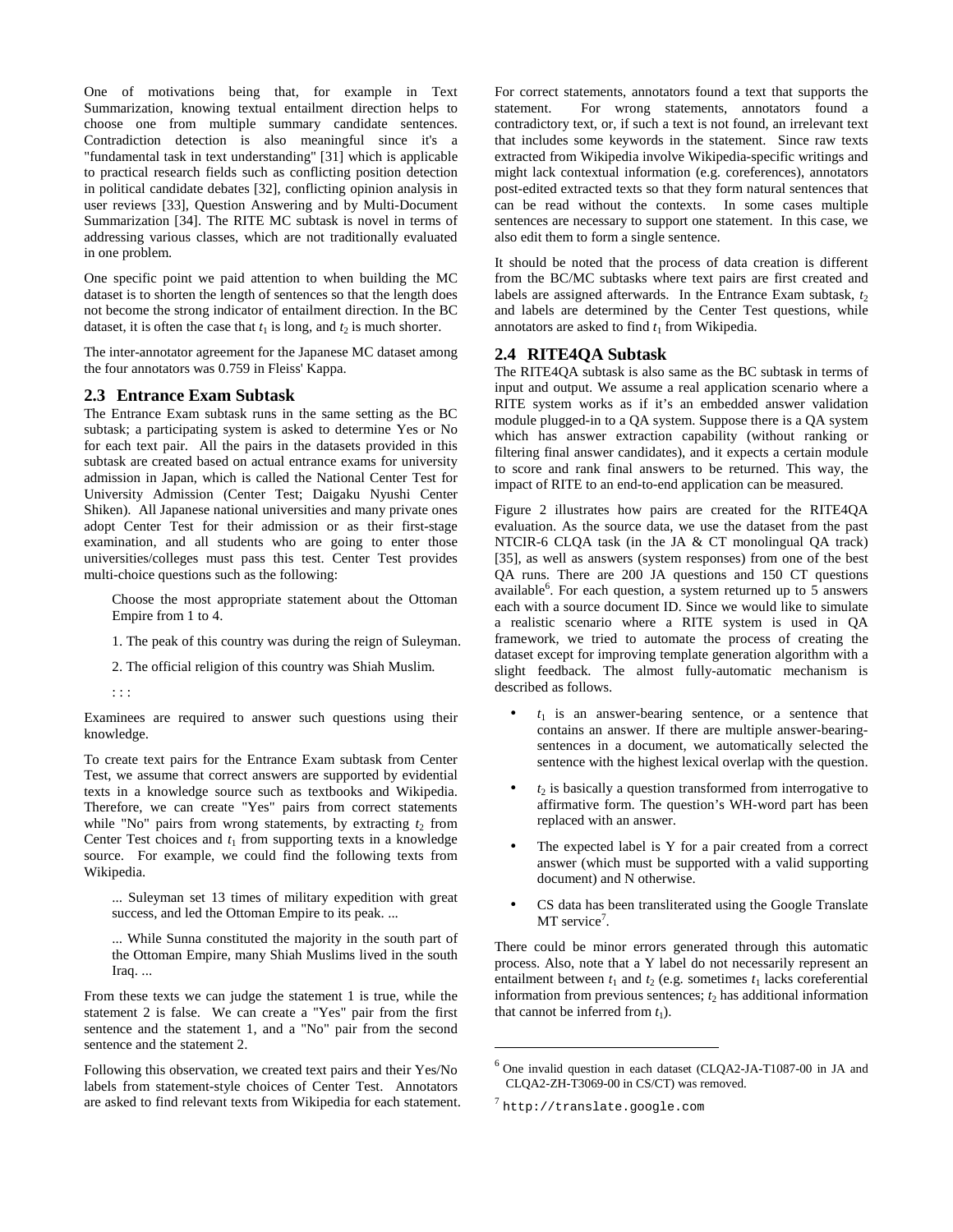Figure 2. The mechanism for automatically creating the RITE4QA pairs from the past QA test collection.



1

Participants were allowed to use both dev and test data from the BC and MC subtasks, in order to develop a system as long as it's clearly described in the system paper. On the other hand, participants were not allowed to utilize past NTCIR QA data.

As for the evaluation, the key metric we used is Mean Reciprocal Rank (MRR), instead of the label classification accuracy score used in the previous three subtasks. The first reason is that we would like to use a metric which is comparable with an extrinsic QA task performance. The second reason is that, because of the skewed label distribution, it is easy to cheat the metric in this subtask (one can simply return the major label only).

MRR is the mean of Reciprocal Ranks (RR) over the entire questions:

$$
MRR = \frac{1}{|Q|} \sum_{i=1}^{|Q|} \frac{1}{rank_i}.
$$

In order to get a ranked list to evaluate, we used confidence scores that were submitted together with each label from the RITE systems. The ranking criterion from the highest rank to the lowest is as follows: Y with high confidence < Y with low conf < N with low conf < N with high conf. Given this ranked list, we can subsequently calculate the highest rank of the correct label. If it is at the k-th rank, rank $:=$ k and so RR = 1/k. In order to handle tied labels, we used the rank averaging mechanism as seen in the Spearman's rank correlation coefficient. For instance, if there are three outputs ranked 2nd in the list, we will obtain  $(2+3+4)/3 = 3$ , and therefore RR is 1/3. If we don't use this mechanism, one can easily cheat the metric by returning five Y labels with 1.0 confidence to get the RR of 1.

We additionally reported the Top1 score also used in the NTCIR-6 CLQA task:

Top1 = 
$$
\frac{1}{|Q|} \sum_{i=1}^{|Q|} [\text{highest ranked is correct}].
$$

# **2.5 Formal Run Settings**

We had two phases in the formal runs. The BC and MC subtasks were conducted in the phase I in one week, and the Entrance Exam and RITE4QA subtasks were conducted in the phase II in a separate week. The formal run period was relatively close to the NTCIR workshop, in order to allow participants to spend time on a system development as much as possible. Before opening the formal run test data, participants were required to freeze the system development. Once the system is frozen, no system updates were allowed except for bugs that are trivial and nonessential (e.g. output formatting bug).

The dev (training) and test (formal run) data were provided in the following xml format<sup>8</sup> in all the four subtasks. Note that the label field was not available in the test data. T

| <dataset></dataset>                                          |
|--------------------------------------------------------------|
| <pair id="1" label="Y"></pair>                               |
| <t1>パルテノン神殿は、古代ギリシア時代にアテナイのアクロポリ</t1>                        |
| スの上に建設された、アテナイの守護神であるアテーナーを祀る神殿で                             |
| ある。/The Parthenon, built on the Acropolis of Athens in the   |
| ancient Greece period, is a temple dedicated to Athena, the  |
| protector of Athens.                                         |
|                                                              |
| <t2>パルテノン神殿の建つ丘は、アクロポリスと呼ばれている。</t2>                         |
| /The hill where the Parthenon template is located, is called |
| Acropolis.                                                   |
| $<$ /pair>                                                   |
| <pair id="2" label="N"></pair>                               |
| <t1>パルテノン神殿は、ドーリア式神殿の最高傑作と言える作品で</t1>                        |
|                                                              |
| ある。/The Parthenon temple is a masterpiece of Doric order     |
| $t$ emples. $\lt/t1$ >                                       |
| <t2>パルテノン神殿は, ヘレニズム文化の影響下で建設された。</t2>                        |
| The Parthenon temple was built under the influence of the    |
| Hellenism culture.                                           |
| $<$ /pair>                                                   |
|                                                              |
| $\mathbf{1}$                                                 |
|                                                              |

<sup>&</sup>lt;sup>8</sup> The example was taken from the Entrance Exam subtask dev dataset. English translations in italics are attached for the reader's convenience.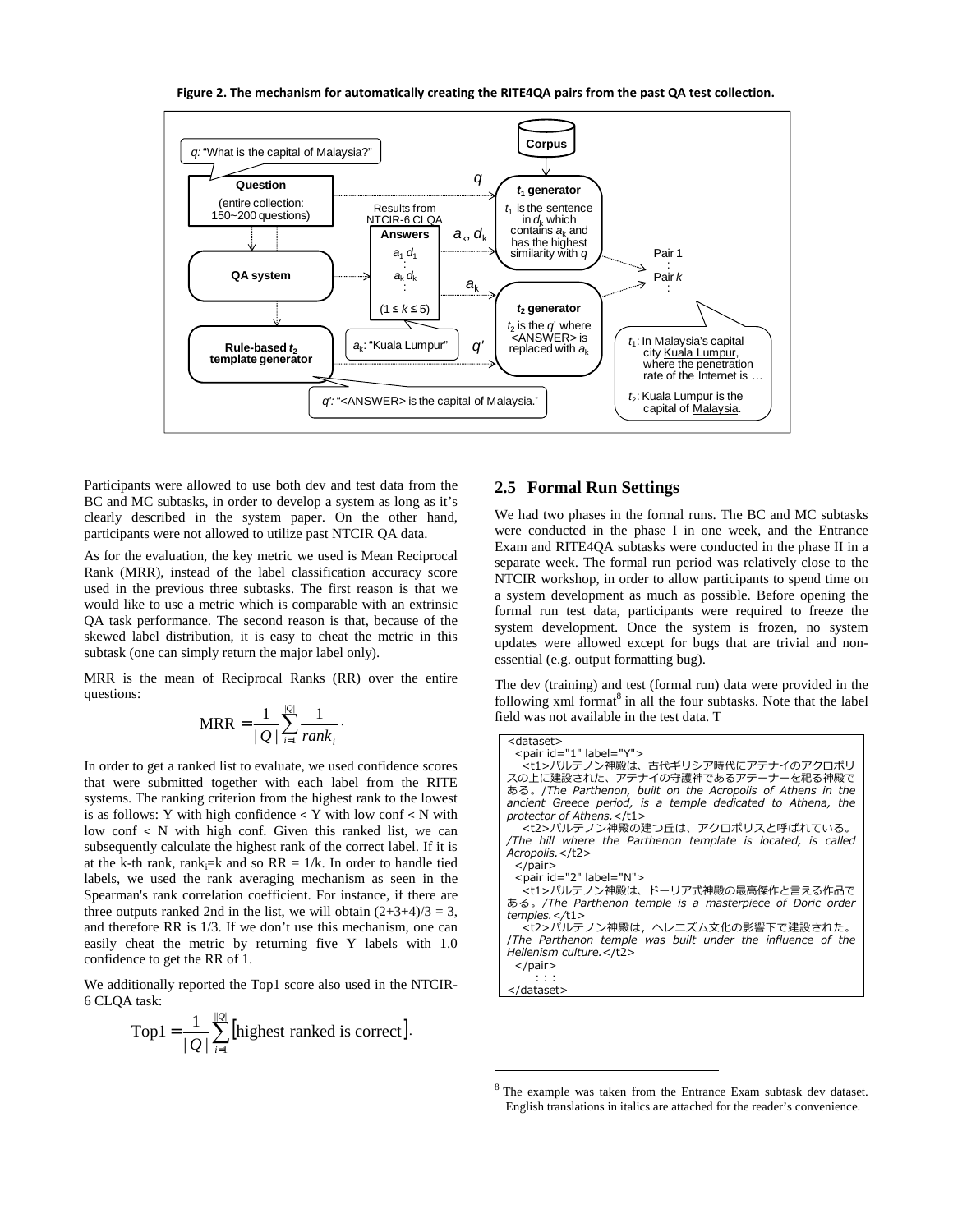For each subtask, a participating team was allowed to submit up to 3 runs. Each line in the submission file was in the following format.

ID [SPACE] LABEL [SPACE] CONFIDENCE [CR]

The confidence score column could take a real number between 0 and 1. In the BC and MC subtasks, the confidence column was optional (but recommended). In the Entrance Exam (for future evaluation purpose) and RITE4QA (as explained in the previous subsection) subtasks, the confidence column was strongly recommended for tie-breaking multiple labels.

# **3. TASK ORGANIZATION EFFORTS**

We tried to address the following important aspects when designing and organizing the task.

**Abstract laboratory experiments.** Major evaluation conferences such as TREC, CLEF and NTCIR are modern examples of the "Cranfield evaluation paradigm" [36] where abstraction of a real task is done with a system-centric (rather than user-centric) evaluation to avoid affects from uncontrollable variables [37]. Even with this paradigm, complicated IA systems such as QA are hard to evaluate in component level, due to high inter-component dependencies, and accumulation of errors through multiple steps (e.g. question analysis, document retrieval, named entity extraction, answer candidate reranking etc in QA). RITE abstracts away complexities and focuses on a key semantic processing need commonly exist in various IA systems. With a capability to conduct fully-automatic evaluation, we believe the laboratory evaluation infrastructure of RITE should enable a quick research iteration (from analysis, hypothesis design, implementation to evaluation) which will results in advancements of the textual entailment research. As a result of establishing an abstract experiment paradigm, one can expect a potentially synergy on improving many IA applications.

**Lowering barrier to entry.** We provided the RITE-SDK and the resource pool to help participants to quickly build a system. With a common framework, experiment reproducibility/repeatability can be improved because one can detach the core component of a system and share with others.

**Generalizability / Domain Portability.** Although being in an abstract setting, the Entrance Exam and RITE4QA subtasks capture salient aspects of real tasks. These two subtasks serve at least two important purposes: testing knowledge domain portability and testing application domain portability. Due to a common framework and standardized input and output format, participants are able to reuse components across domain.

**Community-driven.** Even though RITE is the first-of-a-kind task in NTCIR, we envisioned a community-driven task which reflects needs among participants better, as well as keeping the task sustainable. To this end, we set up some environments where participants can be involved in task design, such as a mailing list for discussion and online synchronous spreadsheet for proposing sample data among organizers and participants.

**Accountability.** We encouraged participants to do an ablation study which is done by removing one resource, tool, or algorithm at a time, and see its impact to the overall system (lower performance indicates higher importance). Remember that participants can take advantage of automatic evaluation in the RITE task, and quickly try out multiple different experiments. In that way, participants can avoid a system from being a

complicated *black box*, but can instead see it as a collection of *building blocks.*

**Social impact**. The Entrance Exam subtask's long-term ultimate goal is to develop a system that can result in a competitive score in a college-level entrance exam. It can be a good grand-challenge showcase for a scientific outreach because of its clearness, familiarity and toughness. The progress toward the goal is easily measurable, which is a nice property to have in a grand challenge.

**Difficulty level.** We understand that it may be too early for a relatively new community to tackle real texts with a lot of challenges, and the difficulty of the task should be in an adequate level to encourage participation. However, we avoided arbitrary modifications to original texts as much as possible, so as not to make the task too easy. As a result, the BC and MC datasets, especially Japanese, are very difficult. See also Table 5 where lower BC JA baseline score indicates its relative difficulty as compared to CS and CT. The scores also indicate that numbers between different subtasks or languages are not comparable.

## **3.1 Baselines**

We provided baseline runs, which are useful for measuring relative performance against a certain standard. We can also use them for comparing difficulties among different subtasks and/or languages.

The *character overlap* baseline is based on a very simple algorithm, but known to work reasonably good in the past English RTE challenges [12]. As a unit of overlap comparison, we used characters rather than words because of its straightforwardness and error-free nature. Some studies show that the character may be the better unit to be used in certain tasks in Japanese [38] and Chinese [39]. The algorithm works in the following way: The percentage of characters in  $t_2$  existing in  $t_1$  is calculated with clipped-counting which truncates each character's count, if necessary, to not exceed the largest count observed in  $t_1$  [40]. If the percentage is over a certain threshold  $\theta$ , the algorithm returns the Y label, and otherwise the N label. The thresholds were trained in 0.05-scale parameter sweep using the development data.

For the MC subtask, the same approach is used to determine the entailment direction for the F, R, and B labels. If there is no entailment exists according to the algorithm, we randomly assigned either C or I label.

See Table 5 (also shown in Table 7 through Table 17) for the summary of this baseline's results. In the RITE4QA subtask, we provide three additional baselines and one oracle score (Table 15 and Table 17).

Table 5. Evaluation results for the character overlap baseline.

| Subtask          | Lang | Ĥ    | Dev    | Test   |  |
|------------------|------|------|--------|--------|--|
| ВC               | JA   | 0.60 | 0.5280 | 0.5160 |  |
|                  | CS   | 0.55 | 0.7543 | 0.7617 |  |
|                  | CT   | 0.55 | 0.7553 | 0.6667 |  |
| MC.              | JA   | 0.60 | 0.4742 | 0.4682 |  |
|                  | CS   | 0.70 | 0.5356 | 0.5315 |  |
|                  | CT   | 0.65 | 0.5091 | 0.4885 |  |
| Entrance<br>Exam | JA   | 0.80 | 0.6673 | 0.6516 |  |
| RITE4QA          | JA   | 0.60 |        | 0.4180 |  |
|                  | CS   | 0.55 |        | 0.2317 |  |
|                  | CΤ   | 0.55 |        | 0.2317 |  |

The *all-yes baseline* simply returns Y for all pairs. This baseline constantly returns a confidence of 1.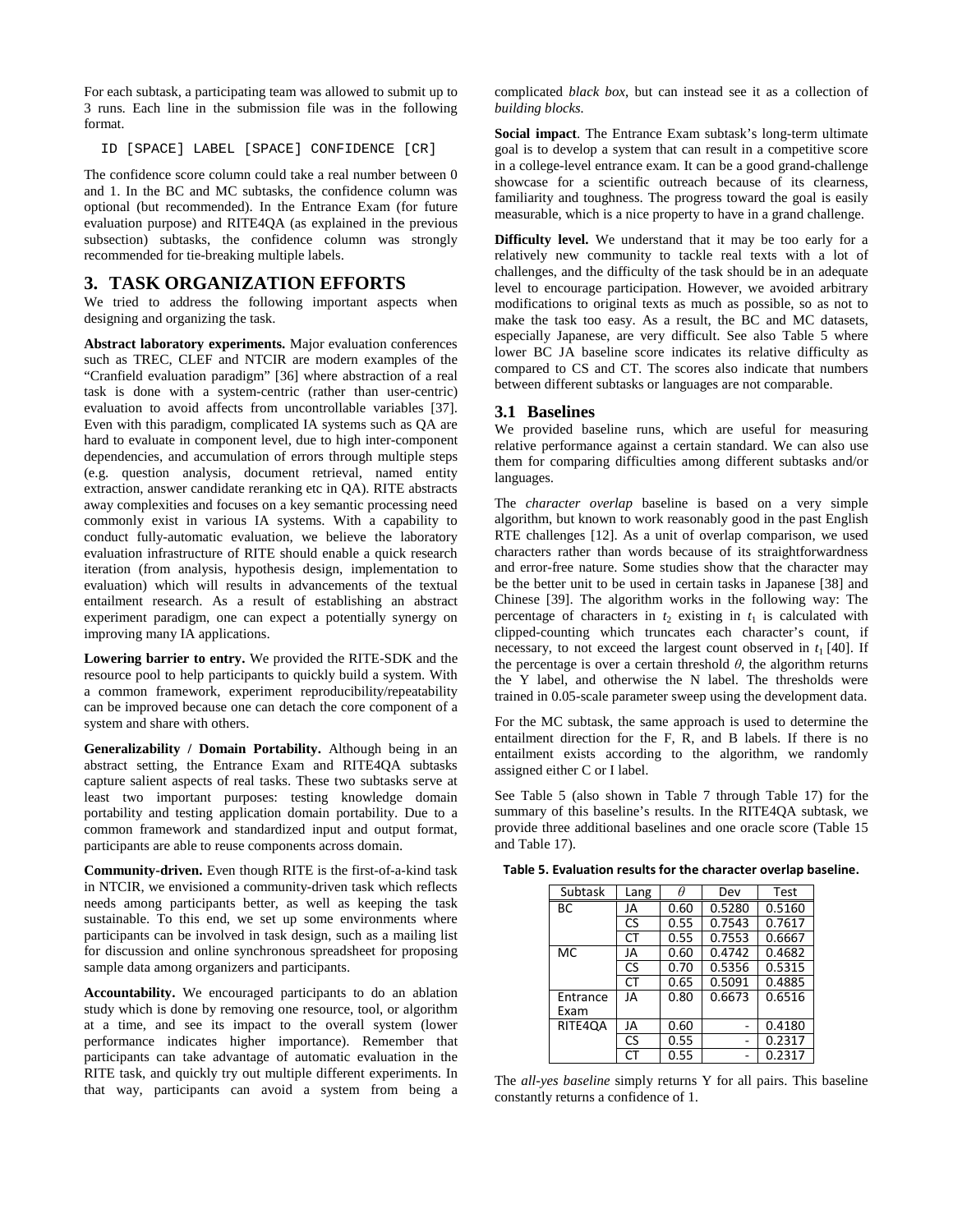The *random baseline* outputs a label at random. The Accuracy shows a theoretical value of 0.5, whereas MRR and Top1 are based on an average over 10 trials.

The *QA system baseline* shows original scores from the QA systems. This baseline is very strong to beat since it's from one of the best runs submitted to the NTCIR-6 CLQA task. A caveat being that the QA systems used much richer information and techniques to rank final answers, e.g. redundancy of extracted answers, retrieval scores, extraction confidence scores, answer candidate type checking confidence, joint learning-to-rank scores (rather than independent confidence scores) etc.

Additionally, the *oracle* score indicates the upper bound by the perfect system (which is simulated by hand). In order to achieve this score, a system has to be able to rank one of correct answer candidates, if exists, to be the first without ties.

# **4. FORMAL RUN RESULTS**

| Subtask              |    | Language       |    | Total |  |
|----------------------|----|----------------|----|-------|--|
|                      | JA |                |    |       |  |
| BС                   | 24 | 33             | 32 | 89    |  |
| МC                   | 10 | 27             | 22 | 59    |  |
| <b>Entrance Exam</b> | 18 |                |    | 18    |  |
| RITE4QA              | 13 | 17             | 16 | 46    |  |
| Total                | 65 | $\prime\prime$ | 70 | 212   |  |

#### Table 6. Number of submissions.

|  |  |  | Table 7. Active participants. |
|--|--|--|-------------------------------|
|--|--|--|-------------------------------|

|                | Team ID                 | Organization                                                                                                     | Country/    | Language                |                    |           |
|----------------|-------------------------|------------------------------------------------------------------------------------------------------------------|-------------|-------------------------|--------------------|-----------|
|                |                         |                                                                                                                  | Region      | JA                      | <b>CS</b>          | <b>CT</b> |
| $\overline{1}$ | FudanNLP                | <b>Fudan University</b>                                                                                          | China       |                         | ✓                  |           |
| $\overline{2}$ | <b>FX</b>               | Fuii Xerox                                                                                                       | Japan       | ✓                       |                    |           |
| 3              | <b>IASLD</b>            | Academia Sinica                                                                                                  | Taiwan      |                         | ✓                  | ✔         |
| $\overline{4}$ | <b>IBM</b>              | IBM Research - Tokyo / Preferred Infrastructure                                                                  | Japan       | ✓                       |                    |           |
| 5              | ICL                     | Key Laboratory of Computational linguistics, Peking University / Ministry of<br>Education                        | China       |                         | V                  |           |
| 6              | ICRC_HITSZ              | Intelligence Computing Research Center, Harbin Institute of Technology<br>Shenzhen Graduate School               | China       |                         | V                  |           |
| 7              | III CYUT<br><b>NTHU</b> | Institute for Information Industry / Chaoyang University of Technology /<br><b>National Tsing Hua University</b> | Taiwan      |                         |                    |           |
| $\overline{8}$ | <b>IMTKU</b>            | Information Management, Tamkang University                                                                       | Taiwan      |                         |                    | ✔         |
| $\overline{9}$ | <b>JAIST</b>            | Japan Advanced Institute of Science and Technology                                                               | Japan       | ✓                       |                    |           |
| 10             | <b>JUCS</b>             | Jadavpur University, Computer Sc. & Engineering                                                                  | India       | ✓                       |                    |           |
| 11             | <b>KYOTO</b>            | Kyoto University (Kurohashi Laboratory)                                                                          | Japan       | V                       |                    |           |
| 12             | LTI                     | Language Technologies Institute, Carnegie Mellon University                                                      | <b>USA</b>  | ✓                       |                    |           |
| 13             | <b>MCU</b>              | Ming-Chuan University                                                                                            | Taiwan      |                         |                    | ✓         |
| 14             | <b>NSNG</b>             | Northeastern University, USA / Wuhan University                                                                  | USA / China |                         | V                  |           |
| 15             | <b>NTOU</b>             | National Taiwan Ocean University                                                                                 | Taiwan      |                         |                    | ✓         |
| 16             | <b>NTU</b>              | National Taiwan University                                                                                       | Taiwan      |                         | $\boldsymbol{\nu}$ | ✔         |
| 17             | <b>NTTCS</b>            | Nippon Telegraph and Telephone Corporation                                                                       | Japan       | V                       |                    |           |
| 18             | <b>SITLP</b>            | Shibaura Institute of Technology LP lab                                                                          | Japan       | V                       |                    |           |
| 19             | TU                      | Tohoku University                                                                                                | Japan       | $\overline{\mathbf{v}}$ |                    |           |
| 20             | <b>UIOWA</b>            | University of Iowa                                                                                               | <b>USA</b>  |                         | ✓                  | V         |
| 21             | <b>WHUTE</b>            | <b>Wuhan University</b>                                                                                          | China       |                         | ✓                  |           |
| 22             | <b>WUST</b>             | Wuhan University of Science and Technolog                                                                        | China       |                         | V                  |           |
| 23             | Yuntech                 | National Yunlin University of Science and Technology                                                             | Taiwan      |                         | V                  | V         |
| 24             | ZSWSL                   | Beijing University of Posts and Telecommunications                                                               | China       |                         | V                  |           |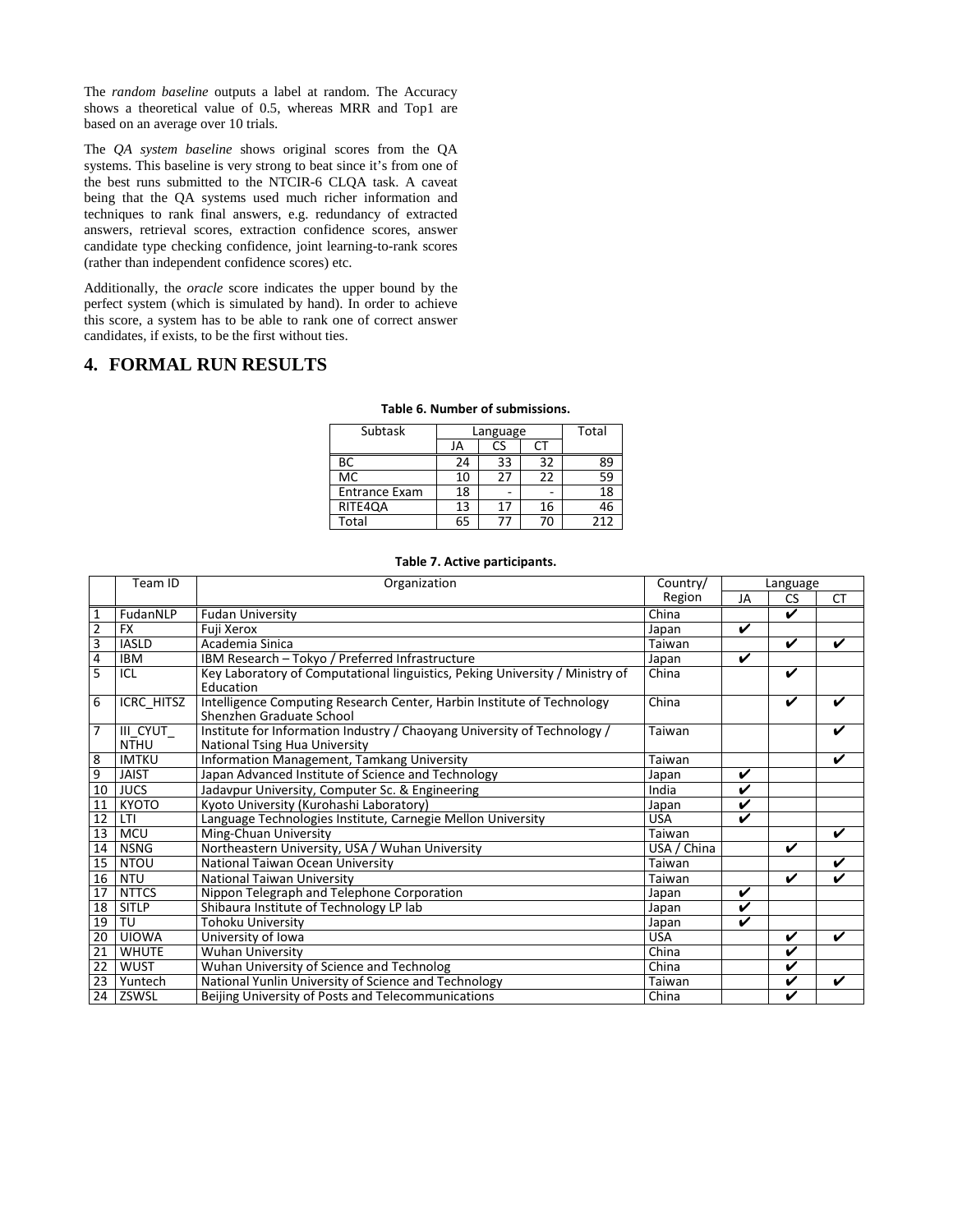## Table 8. Evaluation result on BC subtask (JA).

| Run                            | Accuracy |
|--------------------------------|----------|
| JAIST-JA-BC-01                 | 0.5800   |
| JAIST-JA-BC-02                 | 0.5660   |
| JAIST-JA-BC-03                 | 0.5520   |
| NTTCS-JA-BC-03                 | 0.5480   |
| LTI-JA-BC-03*                  | 0.5460   |
| LTI-JA-BC-02*                  | 0.5420   |
| $LTI-JA-BC-01*$                | 0.5340   |
| NTTCS-JA-BC-01                 | 0.5320   |
| IBM-JA-BC-02*                  | 0.5260   |
| FX-JA-BC-02                    | 0.5240   |
| FX-JA-BC-03                    | 0.5200   |
| NTTCS-JA-BC-02                 | 0.5200   |
| IBM-JA-BC-01*                  | 0.5160   |
| KYOTO-JA-BC-02                 | 0.5160   |
| KYOTO-JA-BC-03                 | 0.5160   |
| SITLP-JA-BC-01                 | 0.5160   |
| SITLP-JA-BC-02                 | 0.5120   |
| FX-JA-BC-01                    | 0.5100   |
| JUCS-JA-BC-03                  | 0.5080   |
| IBM-JA-BC-03*                  | 0.5000   |
| JUCS-JA-BC-02                  | 0.5000   |
| SITLP-JA-BC-03                 | 0.4940   |
| KYOTO-JA-BC-01                 | 0.4920   |
| JUCS-JA-BC-01                  | 0.4900   |
| <b>Baseline</b> (char overlap) | 0.5160   |

| Table 9. Evaluation result on |                  |  |  |
|-------------------------------|------------------|--|--|
|                               | BC subtask (CS). |  |  |

| Run                            | Accuracy |  |  |  |
|--------------------------------|----------|--|--|--|
| ICRC HITSZ-CS-BC-03            | 0.7764   |  |  |  |
| FudanNLP-CS-BC-02              | 0.7617   |  |  |  |
| ICRC HITSZ-CS-BC-02            | 0.7568   |  |  |  |
| FudanNLP-CS-BC-01              | 0.7469   |  |  |  |
| WHUTE-CS-BC-03                 | 0.7371   |  |  |  |
| NTU-CS-BC-01                   | 0.7346   |  |  |  |
| WHUTE-CS-BC-02                 | 0.7322   |  |  |  |
| WUST-CS-BC-01                  | 0.7248   |  |  |  |
| NTU-CS-BC-02                   | 0.7224   |  |  |  |
| NTU-CS-BC-03                   | 0.7199   |  |  |  |
| ZSWSL-CS-BC-01                 | 0.7199   |  |  |  |
| IASLD-CS-BC-01*                | 0.7150   |  |  |  |
| ICL-CS-BC-01                   | 0.7150   |  |  |  |
| WHUTE-CS-BC-01                 | 0.7125   |  |  |  |
| ICL-CS-BC-02                   | 0.7101   |  |  |  |
| ICRC HITSZ-CS-BC-01            | 0.7076   |  |  |  |
| IASLD-CS-BC-02*                | 0.7052   |  |  |  |
| IASLD-CS-BC-03*                | 0.6880   |  |  |  |
| III CYUT NTHU-CS-BC-02         | 0.6830   |  |  |  |
| NSNG-CS-BC-02                  | 0.6683   |  |  |  |
| ZSWSL-CS-BC-02                 | 0.6658   |  |  |  |
| NSNG-CS-BC-01                  | 0.6536   |  |  |  |
| Yuntech-CS-BC-01               | 0.6364   |  |  |  |
| NSNG-CS-BC-03                  | 0.5897   |  |  |  |
| ZSWSL-CS-BC-03                 | 0.5897   |  |  |  |
| Yuntech-CS-BC-02               | 0.5602   |  |  |  |
| III CYUT NTHU-CS-BC-01         | 0.5577   |  |  |  |
| CYUT NTHU-CS-BC-03<br>Ш        | 0.5577   |  |  |  |
| Baseline (char overlap)        | 0.7617   |  |  |  |
| UIOWA-CS-BC-01 ‡               | 0.9705   |  |  |  |
| UIOWA-CS-BC-03                 | 0.9631   |  |  |  |
| UIOWA-CS-BC-02 ‡               | 0.9361   |  |  |  |
| Table 12. Evaluation result on |          |  |  |  |

## Table 10. Evaluation result on BC subtask (CT).

| Run                       | Accuracy |
|---------------------------|----------|
| IASLD-CT-BC-03            | 0.6611   |
| IASLD-CT-BC-02            | 0.6533   |
| III CYUT NTHU-CT-BC-02    | 0.6500   |
| IASLD-CT-BC-01            | 0.6478   |
| NTOUA-CT-BC-02*           | 0.6422   |
| ICRC HITSZ-CT-BC-01       | 0.6133   |
| NTOUA-CT-BC-01*           | 0.6133   |
| NTU-CT-BC-01              | 0.6078   |
| NTU-CT-BC-03              | 0.6067   |
| NTOUA-CT-BC-03*           | 0.6022   |
| ICRC HITSZ-CT-BC-02       | 0.5967   |
| NTU-CT-BC-02              | 0.5956   |
| III CYUT NTHU-CT-BC-01    | 0.5733   |
| III CYUT NTHU-CT-BC-03    | 0.5733   |
| IMTKU-CT-BC-02            | 0.5556   |
| MCU-CT-BC-01              | 0.5544   |
| IMTKU-CT-BC-01            | 0.5500   |
| Yuntech-CT-BC-01          | 0.5278   |
| IMTKU-CT-BC-03            | 0.5244   |
| Yuntech-CT-BC-02          | 0.5244   |
| Baseline (char overlap)   | 0.6667   |
| UIOWA-CT-BC-01 1          | 0.9078   |
| UIOWA-CT-BC-02 $\ddagger$ | 0.8844   |

## Table 11. Evaluation result on MC subtask (JA).

| Run                     | Accuracy |
|-------------------------|----------|
| IBM-JA-MC-02*           | 0.5114   |
| KYOTO-JA-MC-03          | 0.4841   |
| KYOTO-JA-MC-02          | 0.4795   |
| IBM-JA-MC-01*           | 0.4545   |
| NTTCS-JA-MC-03          | 0.4523   |
| NTTCS-JA-MC-01          | 0.4477   |
| IBM-JA-MC-03*           | 0.4455   |
| NTTCS-JA-MC-02          | 0.4045   |
| KYOTO-JA-MC-01          | 0.2136   |
| JUCS-JA-MC-01           | 0.1750   |
| Baseline (char overlap) | 0.4682   |

\* *IASLD, IBM, LTI, and NTOUA include RITE organizer(s) in a team. They paid full attention to fairly participate in the formal run.*

\*\* *Evaluated only on pairs where a label is returned.*

‡*Manual runs, in which the synonym list used by the system is manually enhanced based on BC and MC training and test sets.*

| Run                     | Accuracy |
|-------------------------|----------|
| ICRC HITSZ-CS-MC-03     | 0.6413   |
| ICRC HITSZ-CS-MC-02     | 0.6241   |
| ZSWSL-CS-MC-02          | 0.6192   |
| WHUTE-CS-MC-02          | 0.6093   |
| III CYUT NTHU-CS-MC-02  | 0.5897   |
| FudanNLP-CS-MC-02       | 0.5848   |
| WHUTE-CS-MC-01          | 0.5823   |
| WUST-CS-MC-01           | 0.5823   |
| FudanNLP-CS-MC-01       | 0.5799   |
| ICRC HITSZ-CS-MC-01     | 0.5749   |
| NTU-CS-MC-02            | 0.5749   |
| NTU-CS-MC-03            | 0.5700   |
| IASLD-CS-MC-01*         | 0.5651   |
| NTU-CS-MC-01            | 0.5651   |
| ZSWSL-CS-MC-03          | 0.5627   |
| IASLD-CS-MC-03*         | 0.5553   |
| ZSWSL-CS-MC-01          | 0.5455   |
| IASLD-CS-MC-02*         | 0.5430   |
| III CYUT NTHU-CS-MC-01  | 0.5332   |
| III CYUT NTHU-CS-MC-03  | 0.5307   |
| Yuntech-CS-MC-01        | 0.5283   |
| ICL-CS-MC-01            | 0.5061   |
| ICL-CS-MC-02            | 0.4840   |
| Yuntech-CS-MC-02        | 0.3980   |
| Baseline (char overlap) | 0.5315   |
| UIOWA-CS-MC-01 Ï        | 0.8919   |
| UIOWA-CS-MC-02 ‡        | 0.8919   |
| UIOWA-CS-MC-03 Ï        | 0.8870   |

MC subtask (CS).

## Table 13. Evaluation result on MC subtask (CT).

| Run                     | Accuracy |
|-------------------------|----------|
| MCU-CT-MC-01            | 0.5356   |
| IMTKU-CT-MC-01          | 0.5222   |
| IMTKU-CT-MC-02          | 0.5067   |
| IASLD-CT-MC-03          | 0.5011   |
| IASLD-CT-MC-01          | 0.4989   |
| ICRC HITSZ-CT-MC-01     | 0.4967   |
| III CYUT NTHU-CT-MC-02  | 0.4911   |
| IASLD-CT-MC-02          | 0.4867   |
| NTU-CT-MC-03            | 0.4833   |
| Yuntech-CT-MC-01        | 0.4767   |
| NTOUA-CT-MC-02*         | 0.4611   |
| NTU-CT-MC-01            | 0.4589   |
| NTU-CT-MC-02            | 0.4578   |
| NTOUA-CT-MC-01*         | 0.4400   |
| III CYUT NTHU-CT-MC-03  | 0.4333   |
| III CYUT NTHU-CT-MC-01  | 0.4300   |
| NTOUA-CT-MC-03*         | 0.4211   |
| Yuntech-CT-MC-02        | 0.3878   |
| IMTKU-CT-MC-03          | 0.2678   |
| Baseline (char overlap) | 0.4885   |
| UIOWA-CT-MC-01 1        | 0.7867   |
| UIOWA-CT-MC-02 ‡        | 0.7744   |
| UIOWA-CT-MC-03 1        | 0.7244   |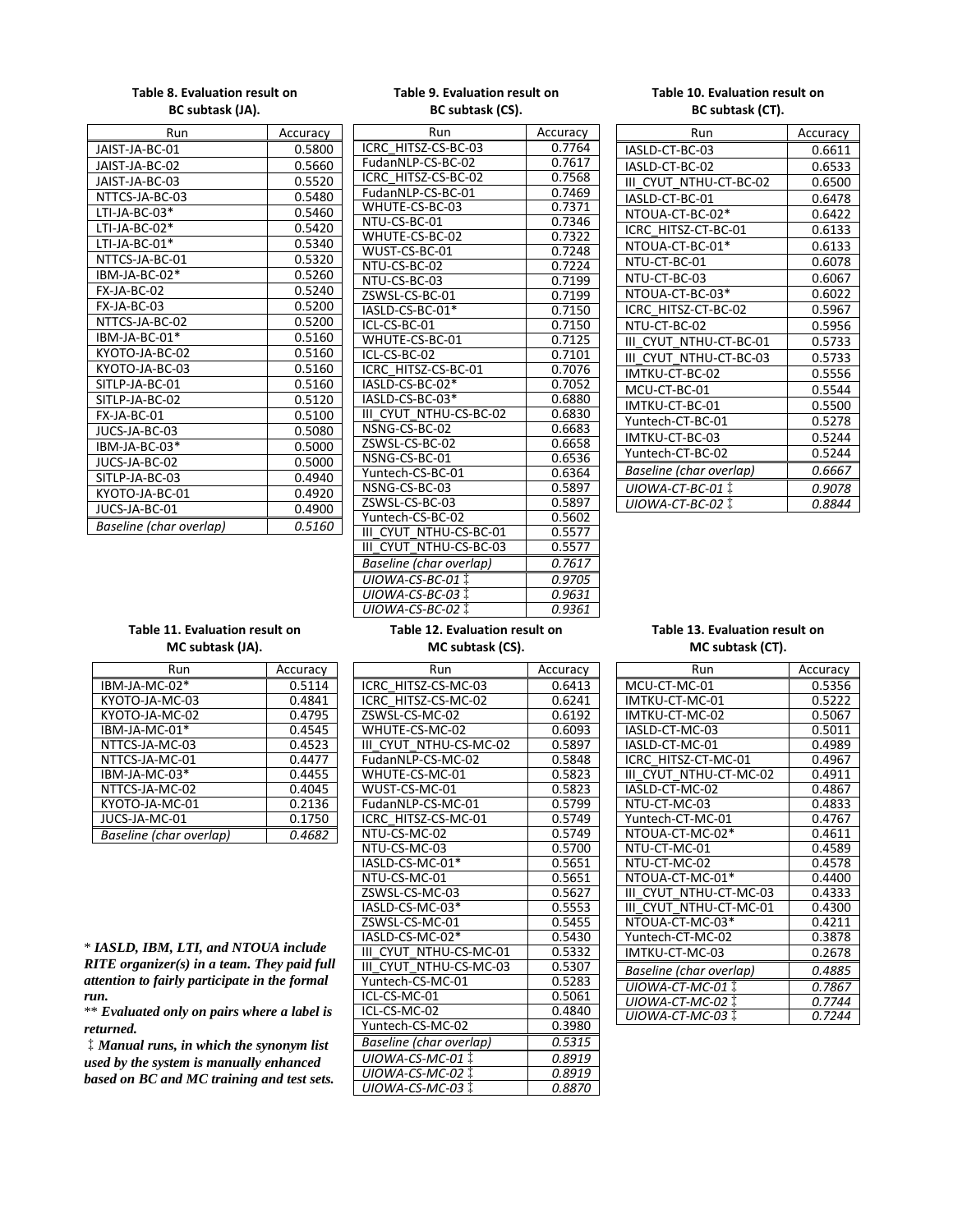Table 14. Evaluation result on Entrance Exam subtask (JA).

| Run                     | Accuracy |
|-------------------------|----------|
| IBM-JA-EXAM-01          | 0.7217   |
| TU-JA-EXAM-02**         | 0.7183   |
| TU-JA-EXAM-03**         | 0.7042   |
| IBM-JA-EXAM-02          | 0.6742   |
| LTI-JA-EXAM-03          | 0.6674   |
| KYOTO-JA-EXAM-02        | 0.6561   |
| KYOTO-JA-EXAM-03        | 0.6561   |
| LTI-JA-EXAM-02          | 0.6538   |
| JAIST-JA-EXAM-02        | 0.6516   |
| JAIST-JA-EXAM-03        | 0.6516   |
| TU-JA-EXAM-01           | 0.6493   |
| JAIST-JA-EXAM-01        | 0.6222   |
| I TI-IA-FXAM-01         | 0.6018   |
| KYOTO-IA-FXAM-01        | 0.5928   |
| IBM-JA-EXAM-03          | 0.5837   |
| JUCS-JA-EXAM-01         | 0.5204   |
| TU-JA-EXAM-02           | 0.1154   |
| TU-JA-EXAM-03           | 0.1131   |
| Baseline (char overlap) | 0.6516   |

#### Table 16. Evaluation result on RITE4QA subtask (CS). See the Table 17 for the baseline scores.

| Run                         | Accuracy | Top1   | MRR    |
|-----------------------------|----------|--------|--------|
| IMTKU-CS-RITE4QA-02         | 0.4090   | 0.2953 | 0.3998 |
| WHUTE-CS-RITE4QA-02         | 0.4876   | 0.2852 | 0.3979 |
| WHUTE-CS-RITE4QA-01         | 0.3886   | 0.2651 | 0.3773 |
| IMTKU-CS-RITE4QA-03         | 0.4716   | 0.2550 | 0.3768 |
| IMTKU-CS-RITE4QA-01         | 0.3319   | 0.2450 | 0.3744 |
| ICL-CS-RITE4QA-01           | 0.3231   | 0.2931 | 0.3545 |
| ICRC HITSZ-CS-RITE4QA-01    | 0.6390   | 0.2479 | 0.3520 |
| WHUTE-CS-RITE4QA-03         | 0.3275   | 0.2248 | 0.3494 |
| ICRC HITSZ-CS-RITE4QA-03    | 0.7293   | 0.2262 | 0.3398 |
| IASLD-CS-RITE4QA-01*        | 0.4833   | 0.2274 | 0.3028 |
| IASLD-CS-RITE4QA-02*        | 0.4803   | 0.2274 | 0.3028 |
| III CYUT NTHU-CS-RITE4QA-01 | 0.7525   | 0.2585 | 0.2944 |
| III CYUT NTHU-CS-RITE4QA-02 | 0.7162   | 0.2408 | 0.2908 |
| ICRC HITSZ-CS-RITE4QA-02    | 0.6128   | 0.2234 | 0.2705 |
| IASLD-CS-RITE4QA-03*        | 0.4352   | 0.2310 | 0.2608 |
| III CYUT NTHU-CS-RITE4QA-03 | 0.3377   | 0.2320 | 0.2527 |
| UIOWA-CS-RITE4QA-01         | 0.9010   | 0.4559 | 0.4272 |

Table 15. Evaluation result on RITE4QA subtask (JA).

|                          |               |        | MRR    |
|--------------------------|---------------|--------|--------|
| Run                      | Accuracy      | Top1   |        |
| LTI-JA-RITE4QA-03*       | 0.6753        | 0.2136 | 0.2982 |
| JAIST-JA-RITE4QA-01      | 0.5602        | 0.1802 | 0.2765 |
| JAIST-JA-RITE4QA-03      | 0.6940        | 0.1658 | 0.2731 |
| JAIST-JA-RITE4QA-02      | 0.6763        | 0.1508 | 0.2604 |
| LTI-JA-RITE4QA-02*       | 0.6411        | 0.1743 | 0.2563 |
| JUCS-JA-RITE4QA-01       | 0.5954        | 0.1315 | 0.2490 |
| KYOTO-JA-RITE4QA-02      | 0.6836        | 0.1206 | 0.2344 |
| KYOTO-JA-RITE4QA-03      | 0.6836        | 0.1206 | 0.2344 |
| IBM-JA-RITE4QA-01*       | 0.3330        | 0.1131 | 0.2327 |
| IBM-JA-RITE4QA-03*       | 0.4015        | 0.0871 | 0.2221 |
| LTI-JA-RITE4QA-01*       | 0.8434        | 0.1265 | 0.2220 |
| IBM-JA-RITE4QA-02*       | 0.3164        | 0.0905 | 0.2168 |
| KYOTO-JA-RITE4QA-01      | 0.8890        | 0.1168 | 0.1752 |
| Baseline1 (char overlap) | 0.4180        | 0.2337 | 0.3192 |
| Baseline2 (all yes)      | 0.1100        | 0.1077 | 0.1657 |
| Baseline3 (random)       | <i>0.5000</i> | 0.1025 | 0.2320 |
| Baseline4 (QA system)    | 0.1100        | 0.3350 | 0.3917 |
| Oracle                   | 1.0000        | 0.5326 | 0.5326 |
|                          |               |        |        |

#### Table 17. Evaluation result on RITE4QA subtask (CT).

| Run                          | Accuracy      | Top1          | <b>MRR</b> |
|------------------------------|---------------|---------------|------------|
| IMTKU-CT-RITE4QA-03          | 0.4003        | 0.2953        | 0.3992     |
| NTOUA-CT-RITE4QA-03*         | 0.6346        | 0.2813        | 0.3824     |
| NTOUA-CT-RITE4QA-01*         | 0.5459        | 0.2746        | 0.3803     |
| IMTKU-CT-RITE4QA-01          | 0.3246        | 0.2517        | 0.3772     |
| IMTKU-CT-RITE4QA-02          | 0.3392        | 0.2517        | 0.3736     |
| NTOUA-CT-RITE4QA-02*         | 0.5124        | 0.2282        | 0.3572     |
| ICRC HITSZ-CT-RITE4QA-01     | 0.6390        | 0.2479        | 0.3520     |
| ICRC HITSZ-CT-RITE4QA-03     | 0.7293        | 0.2262        | 0.3398     |
| IASLD-CT-RITE4QA-01*         | 0.4760        | 0.2274        | 0.3016     |
| IASLD-CT-RITE4QA-02*         | 0.4731        | 0.2274        | 0.3016     |
| CYUT NTHU-CT-RITE4QA-01<br>Ш | 0.7525        | 0.2598        | 0.2947     |
| III CYUT NTHU-CT-RITE4QA-02  | 0.7147        | 0.2408        | 0.2908     |
| ICRC HITSZ-CT-RITE4QA-02     | 0.6128        | 0.2234        | 0.2705     |
| IASLD-CT-RITE4QA-03*         | 0.4279        | 0.2290        | 0.2619     |
| CYUT NTHU-CT-RITE4QA-03<br>Ш | 0.3392        | 0.2320        | 0.2527     |
| Baseline1 (char overlap)     | 0.2317        | 0.2317        | 0.3844     |
| Baseline2 (all yes)          | <i>0.1906</i> | 0.2243        | 0.2378     |
| Baseline3 (random)           | <i>0.5000</i> | 0.2109        | 0.3454     |
| Baseline4 (QA system)        | <i>0.1906</i> | <i>0.4200</i> | 0.4852     |
| Oracle                       | <i>1.0000</i> | 0.5906        | 0.5906     |
| UIOWA-CT-RITE4QA-01          | <i>0.9010</i> | 0.4559        | 0.4272     |

\* *IASLD, IBM, LTI, and NTOUA include RITE organizer(s) in a team. They paid full attention to fairly participate in the formal run.* \*\* *Evaluated only on pairs where a label is returned.*

‡*Manual runs, in which the synonym list used by the system is manually enhanced based on BC and MC training and test sets.*

# **5. DISCUSSION**

Because the Traditional Chinese test set was created from two different sources and the first source was the same as the CT-MC development set, we would like to see the impact of the genre of the text. The CT-\*-Set1 contains the first 671 pairs (in CT-BC and MC test sets) which came from the previous QA tasks, and the CT-\*-Set2 contains the last 229 pairs coming from the previous IR data. Table 18 and Table 19 illustrate the evaluation results in these two subsets. Note that only results produced by fullyautomatic systems are listed in the tables.

As expected, most systems perform better in CT-\*-Set1 than in CT-\*-Set2, indicating that most systems were built by using the development set. However, some systems achieve better performance in CT-\*-Set2. It would be interesting to see what strategies have made these systems more robust.

## **6. CONCLUSION**

This paper described an overview of the NTCIR-9 RITE task. We built large-scale reusable evaluation datasets for four kinds of subtasks.

Considering this was the first attempt to conduct a set of new challenge problems, we think the RITE task was successful, with 24 participating teams from 5 different countries, who submitted 212 runs in total. Although the evaluation results may not show good enough scores to indicate that the community is ready to declare a victory in textual entailment problem, we did make the very meaningful first step in establishing a state-of-the-art.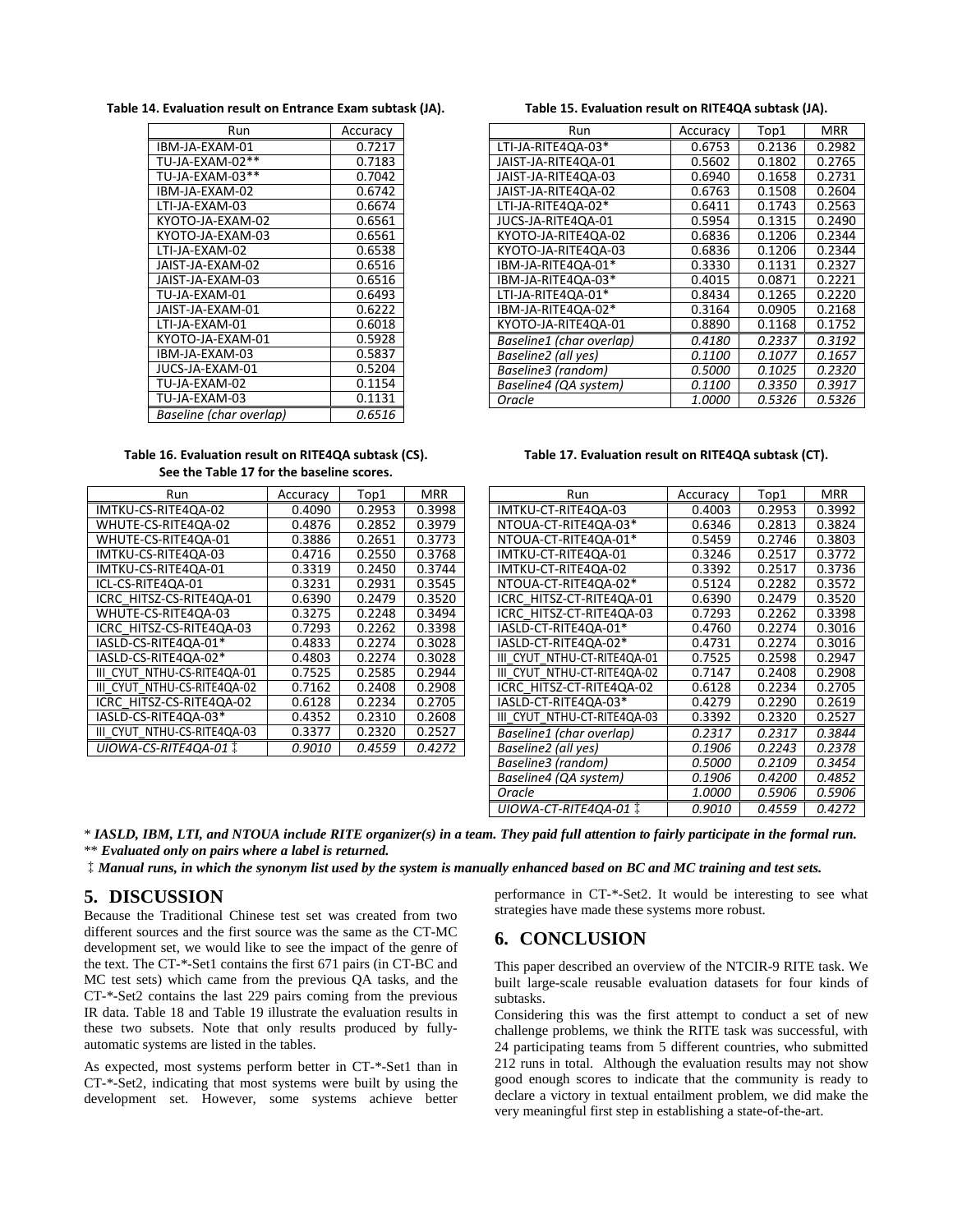Table 18. More Evaluation on BC subtask (CT).

|                         | CT-BC- | CT-BC- |
|-------------------------|--------|--------|
| Run                     | Set1   | Set2   |
| IASLD-CT-BC-03          | 0.645  | 0.707  |
| IASLD-CT-BC-02          | 0.666  | 0.616  |
| III CYUT NTHU-CT-BC-02  | 0.668  | 0.598  |
| IASLD-CT-BC-01          | 0.650  | 0.642  |
| NTOUA-CT-BC-02*         | 0.653  | 0.611  |
| ICRC HITSZ-CT-BC-01     | 0.633  | 0.555  |
| NTOUA-CT-BC-01*         | 0.645  | 0.520  |
| NTU-CT-BC-01            | 0.644  | 0.502  |
| NTU-CT-BC-03            | 0.633  | 0.528  |
| NTOUA-CT-BC-03*         | 0.629  | 0.524  |
| ICRC HITSZ-CT-BC-02     | 0.644  | 0.459  |
| NTU-CT-BC-02            | 0.641  | 0.463  |
| CYUT NTHU-CT-BC-01<br>Ш | 0.577  | 0.563  |
| CYUT NTHU-CT-BC-03<br>Ш | 0.577  | 0.563  |
| IMTKU-CT-BC-02          | 0.574  | 0.502  |
| MCU-CT-BC-01            | 0.586  | 0.463  |
| IMTKU-CT-BC-01          | 0.571  | 0.489  |
| Yuntech-CT-BC-01        | 0.534  | 0.511  |
| IMTKU-CT-BC-03          | 0.565  | 0.406  |
| Yuntech-CT-BC-02        | 0.519  | 0.541  |

Table 19. More Evaluation on MC subtask (CT).

|                        | CT-MC- | CT-MC- |
|------------------------|--------|--------|
| Run                    | Set1   | Set2   |
| MCU-CT-MC-01           | 0.586  | 0.389  |
| IMTKU-CT-MC-01         | 0.559  | 0.415  |
| IMTKU-CT-MC-02         | 0.534  | 0.428  |
| IASLD-CT-MC-03         | 0.520  | 0.445  |
| IASLD-CT-MC-01         | 0.522  | 0.432  |
| ICRC HITSZ-CT-MC-01    | 0.542  | 0.362  |
| III CYUT NTHU-CT-MC-02 | 0.537  | 0.358  |
| IASLD-CT-MC-02         | 0.505  | 0.432  |
| NTU-CT-MC-03           | 0.519  | 0.380  |
| Yuntech-CT-MC-01       | 0.519  | 0.354  |
| NTOUA-CT-MC-02*        | 0.475  | 0.419  |
| NTU-CT-MC-01           | 0.510  | 0.310  |
| NTU-CT-MC-02           | 0.511  | 0.301  |
| NTOUA-CT-MC-01*        | 0.478  | 0.328  |
| III CYUT NTHU-CT-MC-03 | 0.469  | 0.328  |
| III CYUT NTHU-CT-MC-01 | 0.463  | 0.332  |
| NTOUA-CT-MC-03*        | 0.455  | 0.323  |
| Yuntech-CT-MC-02       | 0.377  | 0.419  |
| IMTKU-CT-MC-03         | 0.301  | 0.170  |

## **7. REFERENCES**

- [1] Harabagiu, Sanda, and Andrew Hickl. 2006. Methods for using textual entailment in open-domain question answering. In Proceedings of the 21st International Conference on Computational Linguistics and the 44th annual meeting of the ACL.
- [2] Bogdan, Sacaleanu, Constantin Orasan, Christian Spurk, Shiyan Ou, Óscar Ferrández, Milen Kouylekov, Matteo Negri. 2008. Entailment-based Question Answering for Structured Data. In Proceedings of COLING '08 22nd International Conference on on Computational Linguistics: Demonstration Papers. Manchester, UK.
- [3] Parapar, David, Alvaro Barreiro, David E. Losada. 2005. Query expansion using wordnet with a logical model of information retrieval. IADIS AC 2005: 487-494
- [4] Clinchant, Stéphane, Cyril Goutte and Eric Gaussier. 2006. Lexical Entailment for Information Retrieval. Lecture Notes in Computer Science, 2006, Volume 3936/2006, 217-228.
- [5] Kouylekov, Milen O. 2006. Recognizing Textual Entailment with Tree Edit Distance: Application to Question Answering and Information Extraction. PhD Thesis at University of Trento, Computer Science, Electronics and Telecomunication.
- [6] Lloret, Elena, Óscar Ferrández, Rafael Muñoz, and Manuel Palomar. 2008. A text summarization approach under the influence of textual entailment. In Proceedings of the 5th International Workshop on Natural Language Processing and Cognitive Science (NLPCS 2008).
- [7] Tatar, Doina, Andreea Diana Mihis, Dana Lupsa, Emma Tamaianu-Morita. 2009. Entailment-Based Linear Segmentation in Summarization. International Journal of Software Engineering and Knowledge Engineering 19(8): 1023-1038 (2009)
- [8] Nielsen, Rodney D., Wayne Ward and James H. Martin. 2009. Recognizing entailment in intelligent tutoring systems. Natural Language Engineering, Volume 15 Issue 4, October 2009.
- [9] Padó, Sebastian, Michel Galley, Dan Jurafsky, and Christopher D. Manning. 2009. Robust Machine Translation Evaluation with Entailment Features. In Proceedings of ACL-IJCNLP '09.
- [10] Zhou, Liang, Chin-Yew Lin, Dragos Stefan Munteanu, and Eduard Hovy. 2006. ParaEval: Using Paraphrases to Evaluate Summaries Automatically. In Proceedings of the main conference on Human Language Technology Conference of the North American Chapter of the Association of Computational Linguistics.
- [11] Dagan, Ido, Oren Glickman, and Bernardo Magnini. 2005. "The pascal recognising textual entailment challenge", In Quiñonero-Candela, J.; Dagan, I.; Magnini, B.;d'Alché-Buc, F. (Eds.), Machine Learning Challenges. Lecture Notes in Computer Science, Vol. 3944, pp. 177-190, Springer, 2006.
- [12] Bar-Haim, Roy, Ido Dagan, Bill Dolan, Lisa Ferro, Danilo Giampiccolo, and Bernardo Magnini. 2006. The second pascal recognising textual entailment challenge. In Proceedings of the Second PASCAL Challenges Workshop on Recognising Textual Entailment.
- [13] Giampiccolo, Danilo, Bernardo Magnini, Ido Dagan, and Bill Dolan. 2007. The third PASCAL recognizing textual entailment challenge. In Proceedings of the ACL-PASCAL Workshop on Textual Entailment and Paraphrasing.
- [14] Giampiccolo, Danilo, Hoa Trang Dang, Bernardo Magnini, Ido Dagan, and Bill Dolan. 2009. The Fourth PASCAL Recognizing Textual Entailment Challenge. In Proceedings of TAC 2008 Workshop.
- [15] Bentivogli, Luisa, Ido Dagan, Hoa Trang Dang, Danilo Giampiccolo, and Bernardo Magnini. 2009. The Fifth PASCAL Recognizing Textual Entailment Challenge. In Proceedings of TAC 2009 Workshop.
- [16] Bos, Johan, Fabio Massimo Zanzotto, and Marco Pennacchiotti. 2009. Textual Entailment at EVALITA 2009. In Proceedings of EVALITA 2009.
- [17] Mehdad, Yashar, Matteo Negri, and Marcello Federico. 2010. Towards Cross-Lingual Textual entailment. In